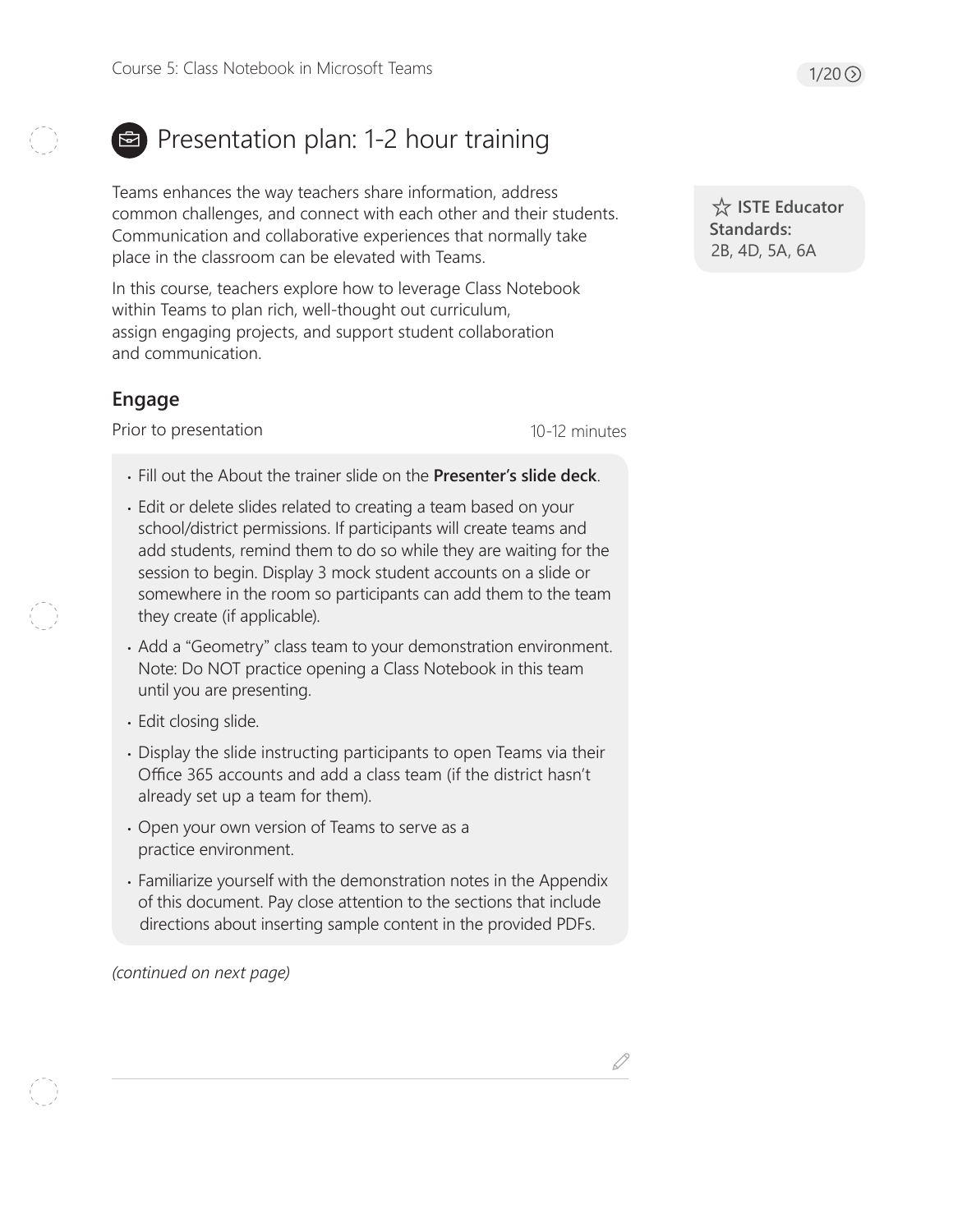K

 $\begin{pmatrix} 1 \\ 1 \end{pmatrix}$ 

| Engage (continued)                                                                                                                                                                                                                                                              | 10-12 minutes |
|---------------------------------------------------------------------------------------------------------------------------------------------------------------------------------------------------------------------------------------------------------------------------------|---------------|
| • Download the Teacher research PDF and Class Notebook<br>assignment PDF if you choose to use them as sample content<br>during your demonstration.<br>• Determine the depth of instruction on extra features you want to<br>do in this course, and print takeaways accordingly. |               |
| Introduce the course                                                                                                                                                                                                                                                            | 1 minute      |
| · Provide overview of course.                                                                                                                                                                                                                                                   |               |
| About the trainer                                                                                                                                                                                                                                                               | 1 minute      |
| Introduce yourself to the group.                                                                                                                                                                                                                                                |               |
| Essential questions                                                                                                                                                                                                                                                             | 2 minutes     |
| • How might a digital binder with both private and collaborative<br>spaces enhance student learning?<br>• How might this digital notebook be enhanced when used within<br>a rapid communication platform?                                                                       |               |
| Value of Class Notebook in Teams                                                                                                                                                                                                                                                | 2-3 minutes   |
| • Facilitates collaboration over long periods of time                                                                                                                                                                                                                           |               |
| Acts like a digital binder to help organize both private and<br>public curriculum and content                                                                                                                                                                                   |               |
| • Provides students with a venue to discuss assignments with<br>peers, ask questions, or explore learning challenges a teacher<br>has posed                                                                                                                                     |               |
| (continued on next page)                                                                                                                                                                                                                                                        |               |

 $\mathscr{Q}$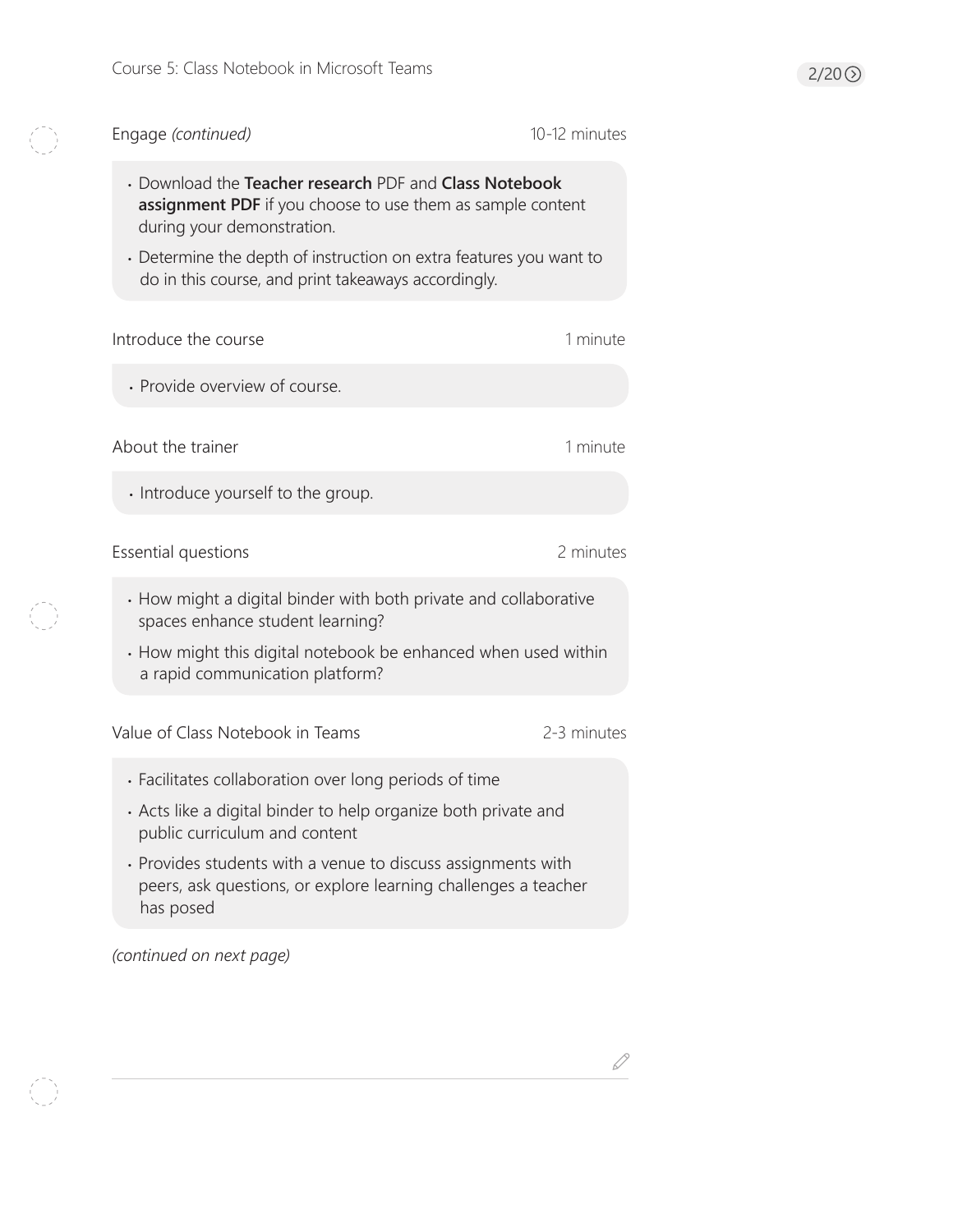Value of Class Notebook in Teams *(continued)* 2-3 minutes

- Provides a digital, centralized environment for creating robust assignments, grading, and engaging in feedback loops
- Offers insight into student engagement with the work teachers assign

#### **Discuss**

- 2 minutes
- How do you currently research and plan for upcoming curriculum and projects?
- Where does that research live?
- How do you collect digital assets, like links and videos, for your students to use?
- In what ways do students need to communicate and collaborate to complete a group project or assignment?

# **Explain, Explore, Experience**

In this section, participants will practice steps for working in Class Notebook (CNB) in Teams, including exploring the layout of CNB in Teams, working in a Teacher Only space, using CNB to create rich assignments, delivering CNB assignments in Teams, and encouraging student collaboration across CNB and Teams.

# **Working in Class Notebook in Teams**

Explain

10 minutes

- Play video [Class Notebook in Teams: Two's company](https://youtu.be/uhiH8Lei8Mg) to introduce participants to CNB in Teams.
- Following, review and emphasize the following key concepts:
	- CNB is a digital binder found in the General channel of every class team.
	- CNB is organized in sections and pages, moving left to right.

*(continued on next page)*

 $\overleftrightarrow{\mathsf{x}}$  The goal of this course? To encourage experimentation with CNB in Teams. Expert knowledge of the apps *not* required.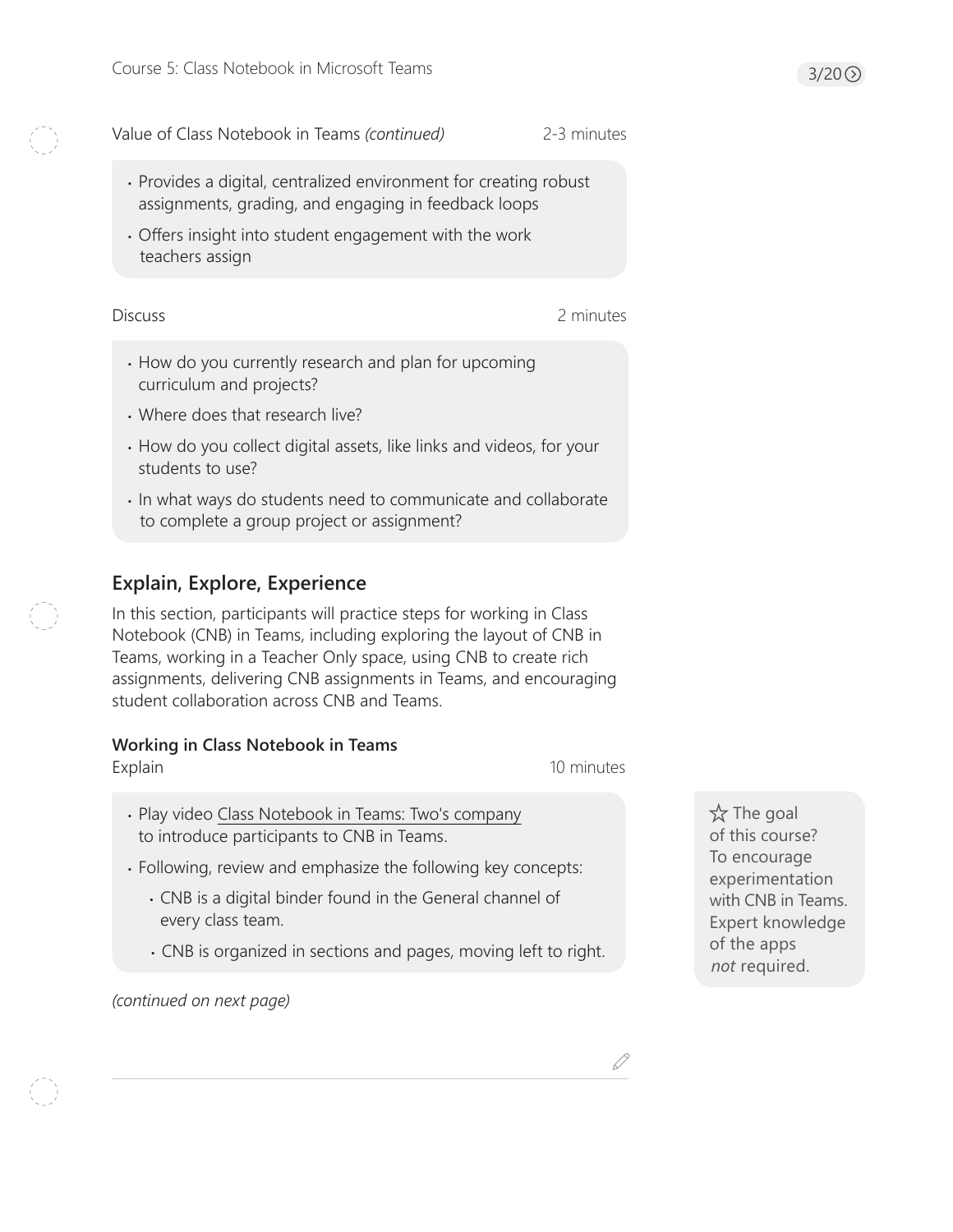#### Explain *(continued)* 10 minutes

- Within CNB there are private spaces for teachers (Teacher Only section) and a private workspace for each student.
- The Collaboration Space in CNB is an area for students to work together on a large scale, free-form canvas.
- The CNB Content Library is a space for teachers to organize read-only files, media, etc., much like a classroom library.
- Important note: CNB exists as an app outside of Teams as well, and offers some great features such as inking, math equation functions, and offline functionality.
- Refer to the **Find Your Class Notebook in Teams takeaway** and **Test your knowledge of Class Notebook in Teams features handout**.

#### **Working in Class Notebook in Teams**

Situation and demonstration

10 minutes

- Set a scenario about a 5th grade math teacher who is starting a geometry unit and wants to use CNB in Teams to organize the first project students will complete. The teacher needs to do some research about possible resources to provide students. The teacher also wants to use the Teacher Only section, a private space with CNB, to make lists of possible student work groups that take into consideration varying student needs.
- Demonstrate waking up CNB in the General channel of the Geometry class team you added before the presentation using the set-up wizard, turning on the Teacher Only section, exploring the infinite canvas and the ability to insert stickers, texts, and multimedia.
- Model how to create an assignment from collected resources.
- Refer to **Explore Class Notebook in Teams handout**.
- *Note: See Demonstration notes and use the content options included in the Teacher research PDF and Class Notebook assignment PDF if useful.*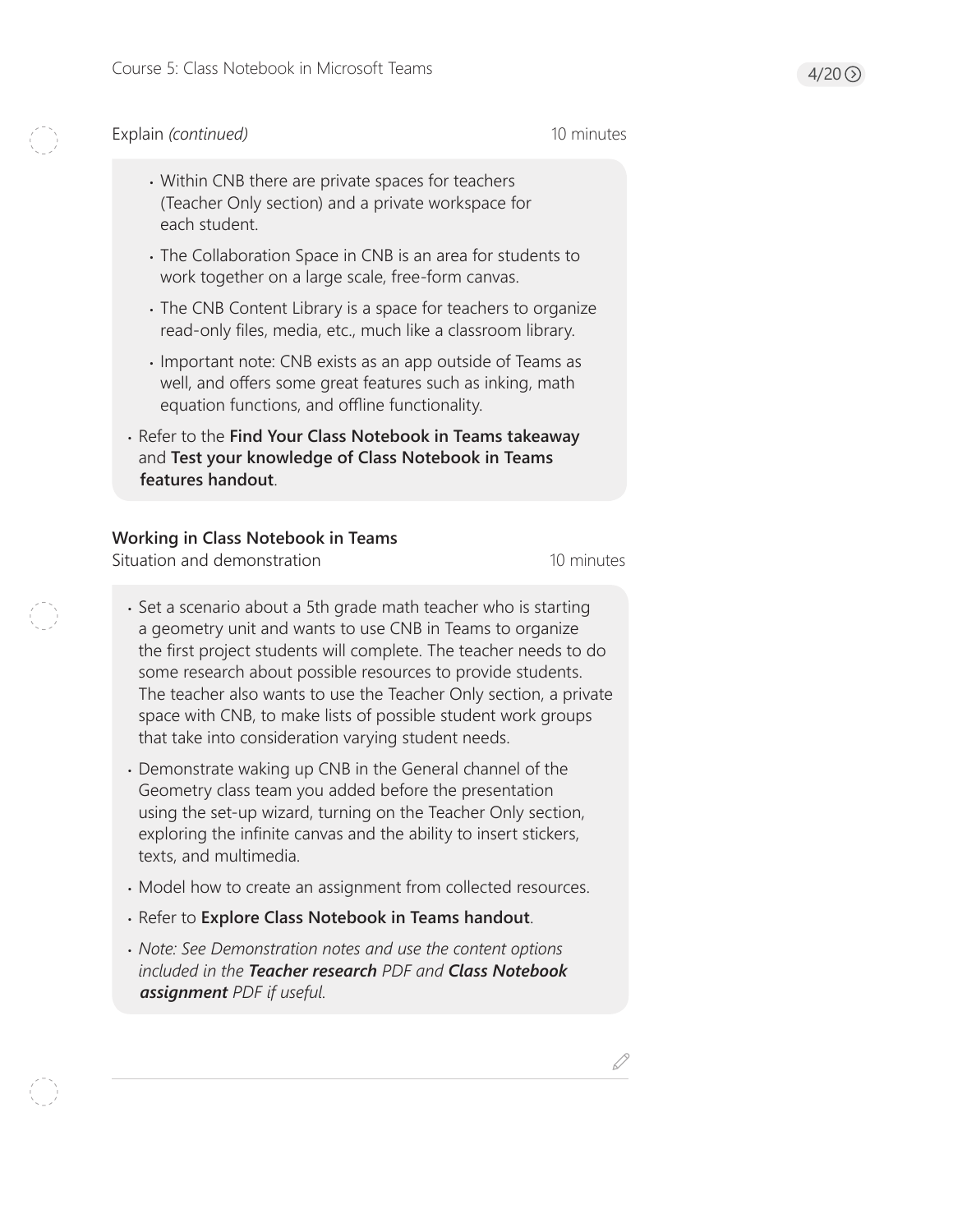Explore and experience 15 minutes

(Circulate and provide assistance as needed.)

- Experiment: Prompt participants to practice adding a CNB with a Teacher Only section. Allow time for teachers to explore the CNB canvas by adding videos, textboxes, audio, inking (if applicable), and stickers.
- Apply: Prompt participants to consider an upcoming project or assignment, then collect text-based and multimedia resources. Encourage participants to organize materials and create an assignment that will be distributed to students.
- Refer to the **Inserting content into your Class Notebook** takeaway and the **Explore Class Notebook in Teams handout**.

# **Creating a Class Notebook assignment in Teams**

Explain 2-3 minutes

• Assignments created in CNB offer an alternative to file-based tasks and worksheets. CNB provides expansive room for students to sketch, think, create, and add multimedia to assignments. When distributed through Teams, a CNB assignment can be readily tracked and graded.

Situation and demonstration 10 minutes

- Continue 5th grade math teacher scenario. The teacher has created the project directions worksheet and wants to send it out to all students in the class.
- Demonstrate moving the content from the Teacher Only section to the Content Library.
- Then go back into Teams and post the project assignment. Add the CNB page as a resource.

*(continued on next page)*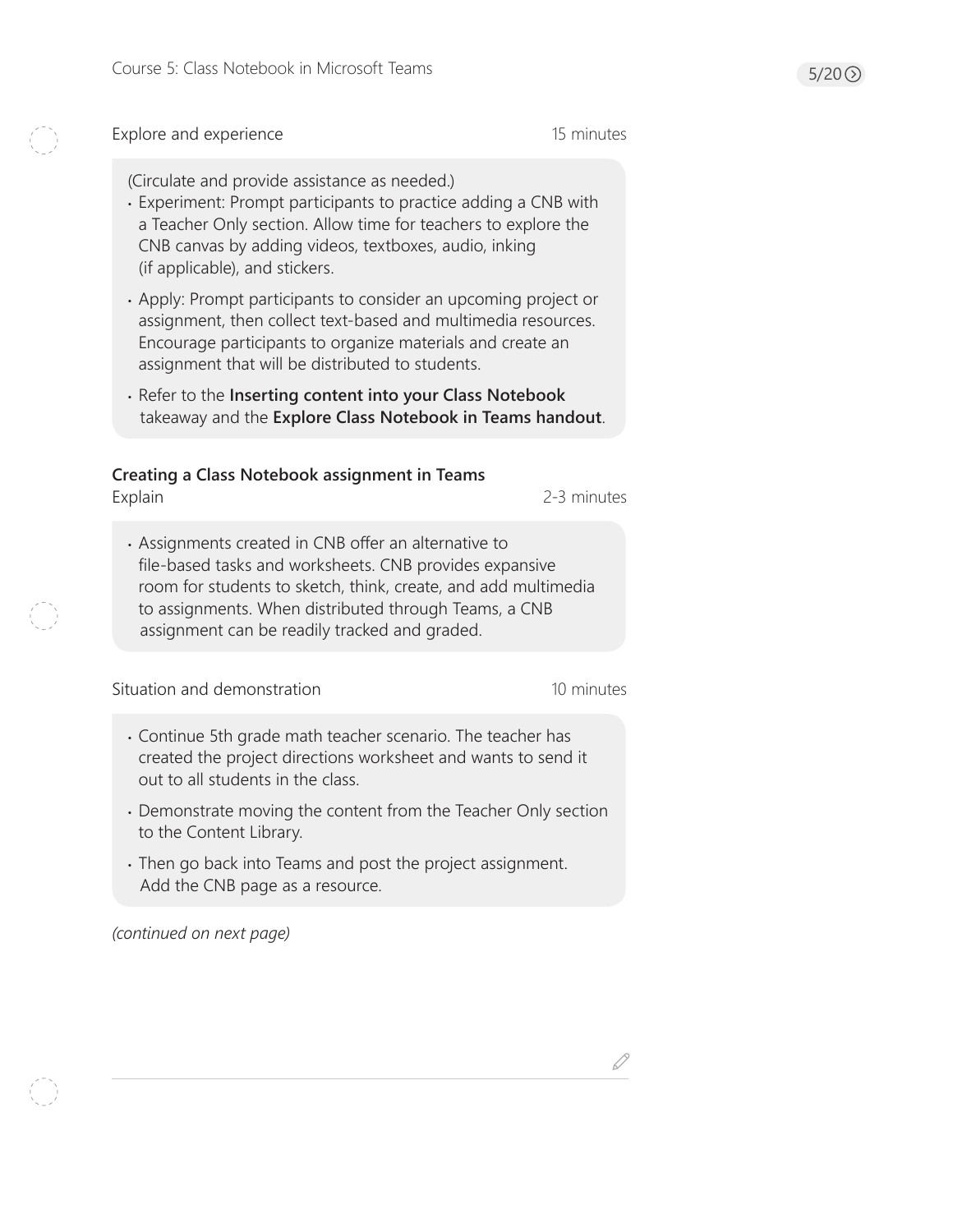Situation and demonstration *(continued)* 10 minutes

- Highlight that this feature shows how CNB and Teams complement each other. In Class Notebook alone, the content would be rich, but there's no new assignment notifications for students or grading alongside assignments in other formats. In Teams, that rich content can be turned into a graded assignment no matter what.
- *Note: if you have any CNB super users (the ones who use the standalone app), they'll know that there is a way to distribute pages for assignments directly in CNB without using Teams, so this sequence might distract or confuse them.*
- Refer to the **Class Notebook assignments in Teams takeaway**.

Explore and experience **5** minutes

(Circulate and provide assistance as needed.)

- Prompt participants to practice moving Teacher Only content to the content library, make an assignment in Teams, add the CNB page as a resource, and push out to students (optional).
- Refer to **Create a Class Notebook assignment in Teams activity handout** and the **Class Notebook assignments in Teams takeaway**.

Brain break 2 minutes

D

• Challenge a neighbor to a friendly game of tic-tac-toe.

**创** Yay! Time for a brain break!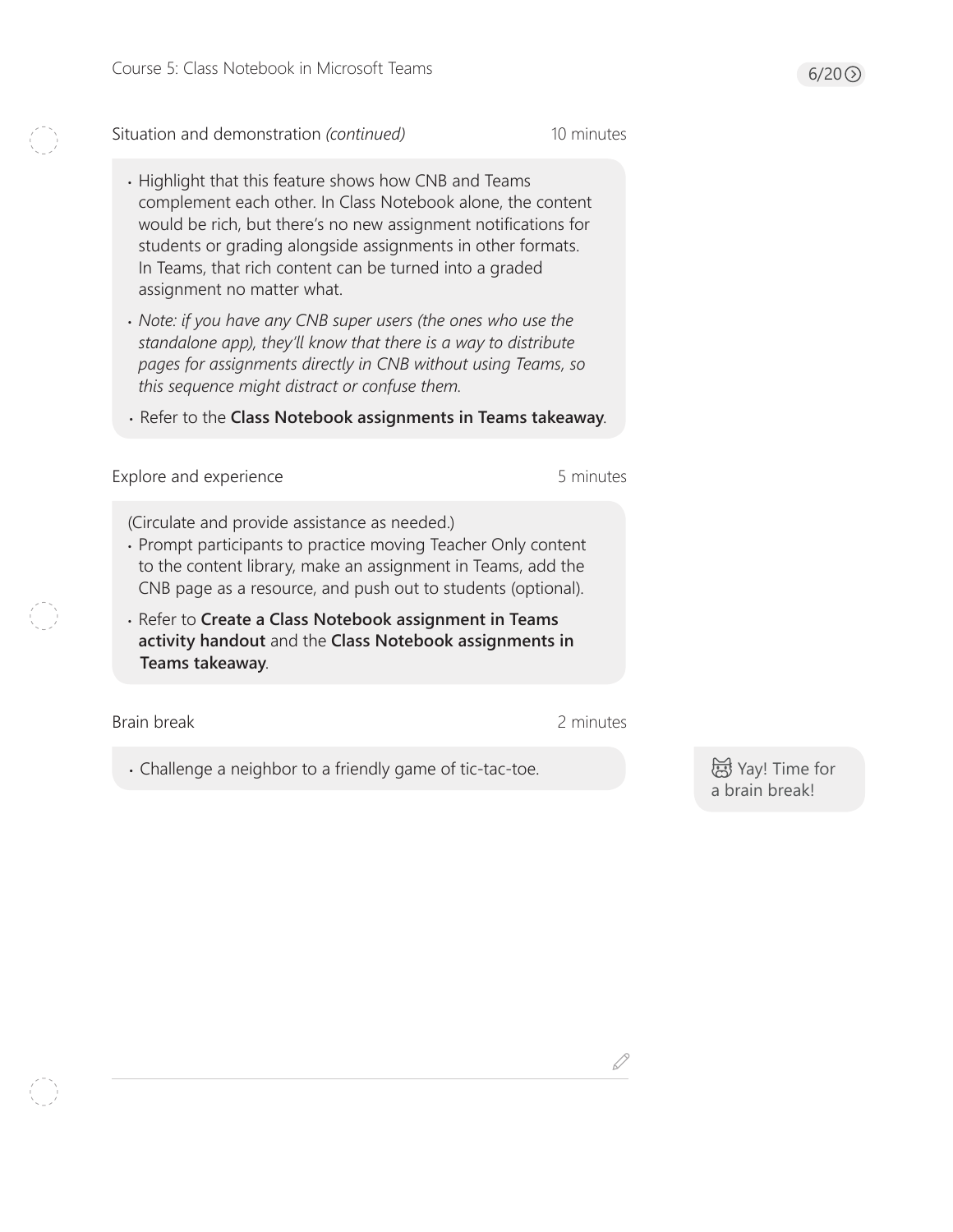#### **Student collaboration in Class Notebook in Teams** Explain

1-2 minutes

- Every student in a class team receives an individual notebook after Class Notebook is turned on through Teams. These notebooks are not accessible by other students, but teachers can see the pages in each student's notebook.
- Students can use the conversation and chat features in Teams as collaborative spaces to work and communicate.

Situation and demonstration 6 minutes

- Continue 5th grade math teacher scenario.
- Demonstrate creating a few channels to reflect the group work aspect of the assignment and @mentioning students in those groups to let them know where to work. Explain that the channel is the hub of the group's conversations.
- Additionally, when a channel is created in a class team that has a CNB and the Notes tab is clicked on, a section with that channel's name is added to the CNB Collaboration Space.
- Navigate to an individual student notebook to show participants where students will complete individual work on the assignment. Show where the new section now appears in the Collaboration Space. Students can work here or in the Notes tab of the channel and their notes will sync back and forth. Finally, highlight how students can use the conversation feature in the channel to discuss the project, assign roles, and ask questions.
- *Note: Because these are student spaces, your CNB and channel won't have content. Instead, just show the spaces during the demo and explain what they could be used for in the scenario.*
- Return to the slide deck to show student work examples.
- Refer to **Student collaboration workspaces** takeaway.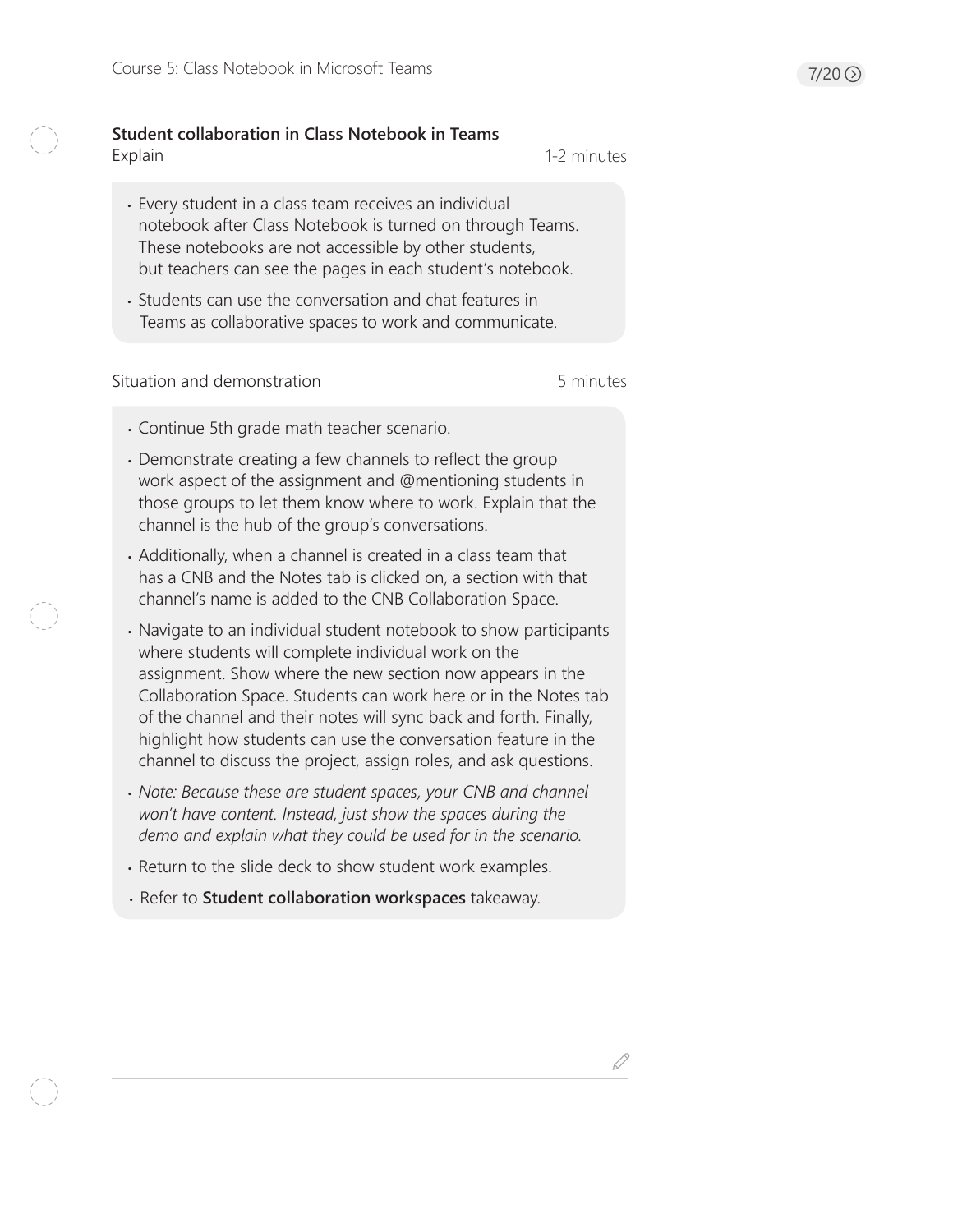$8/20$   $\odot$ 

#### Explore and experience

(Circulate and provide assistance as needed.)

- Prompt participants to practice adding channels and navigating to the various student workspaces. They can @mention students in channels, leave directions about how to use the Conversations feature, and leave a note in the Notes tab prompting students on how to get started with the project.
- Refer to **Explore student workspaces in Class Notebooks and Teams** handout.

# **Elaborate**

Review essential question

2 minutes

- How might a digital binder with both private and collaborative spaces enhance student learning?
- How might this digital notebook be enhanced when used within a rapid communication platform?

**窗**Time to witness the teacher magic!

Plan 13 minutes

- Remind participants to check out the takeaways and consider the features available in CNB that they haven't yet explored.
- Direct participants to go back into the Teacher Only section of CNB in Teams and collect research or do some planning for an upcoming unit. Think about how they'll create an assignment and have students use CNB in Teams to complete the work.

*(continued on next page)*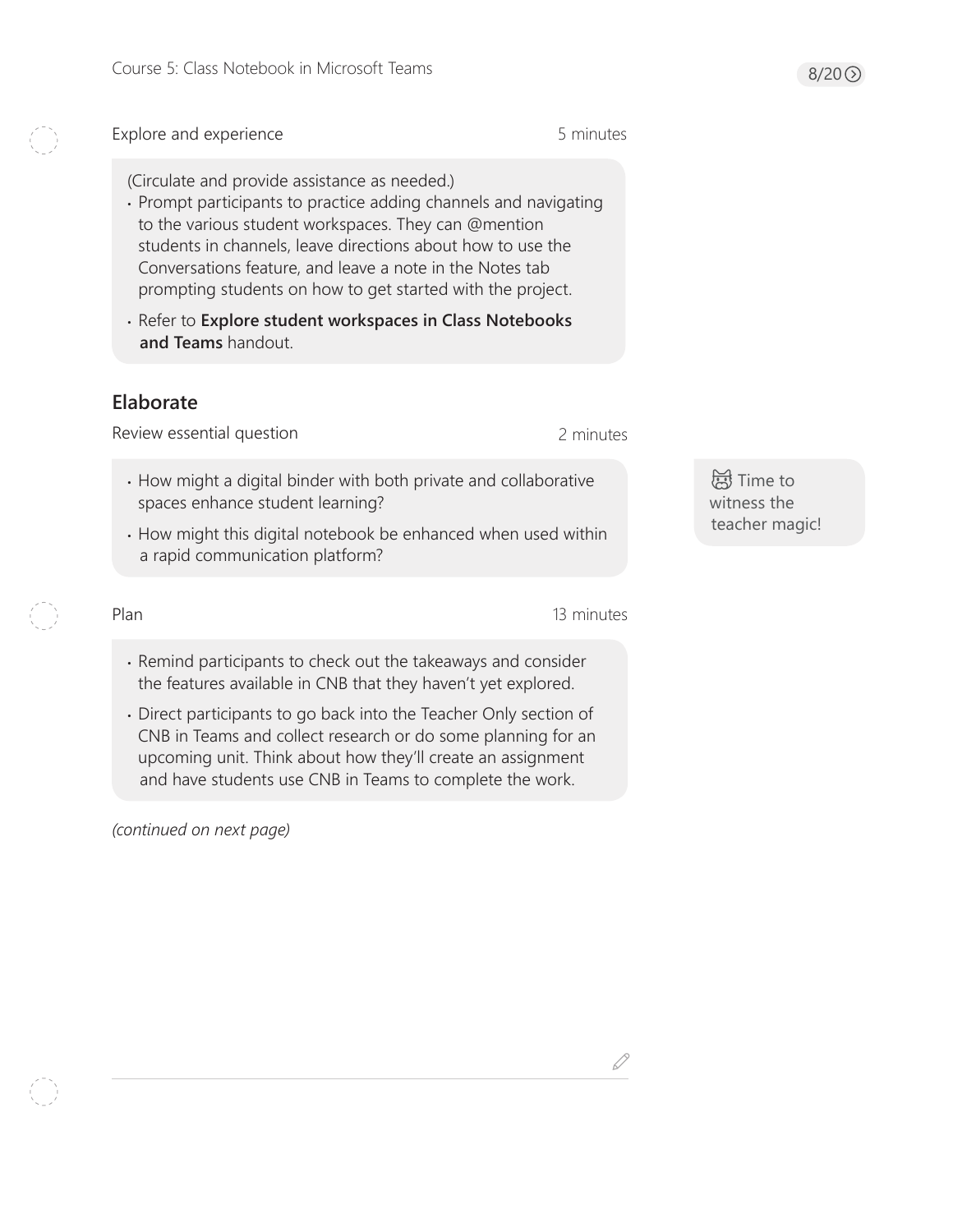### Plan

- Display information to help participants access the Class Notebook click-through guides that will help them learn more about the features of CNB.
	- [Getting Started with Class Notebook](https://www.onenoteineducation.com/en-us/guides/Getting%20started%20with%20OneNote%20Class%20Notebook)
	- [Setting up a OneNote Class Notebook](https://www.onenoteineducation.com/en-us/guides/Setting%20up%20a%20OneNote%20Class%20Notebook)
	- [Getting the most out of Class Notebook](https://www.onenoteineducation.com/en-us/guides/Getting%20the%20most%20out%20of%20OneNote%20Class%20Notebook)

# Evaluate **Evaluate** 5 minutes

 $\mathcal{S}% _{M_{1},M_{2}}^{\prime}(\theta)$ 

- Prompt participants to provide feedback using the QR code or the link provided at the end of the slide deck.
- *Note: Edit the closing slide as needed.*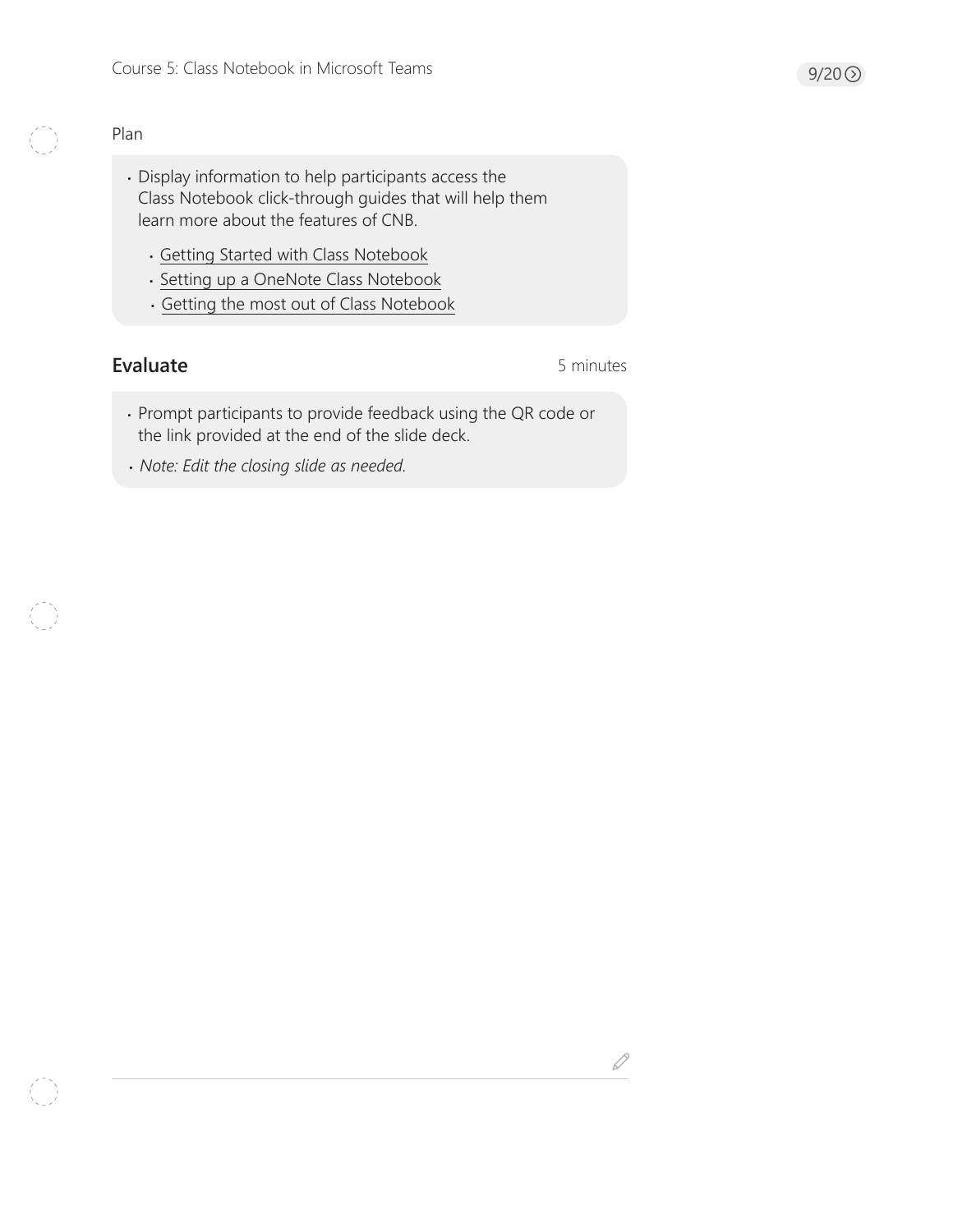

# ■ Supplies

#### **Presenter**

- WiFi access
- Laptop or mobile device with access to Microsoft Office 365 and login credentials
- Power cord for laptop or mobile device
- Projection capability
- Speaker for external audio
- Dongle to connect to projector
- Printed copies of **takeaways** and **handouts** for teachers
- Demonstration notes in Appendix
- Downloaded PDFs for demonstration
- 3 mock student account logins
- Personal Teams account for demonstration

#### **Participant**

- Laptop
- Office 365 login credentials
- Classroom documents used for assignments (e.g. project directions, worksheets, etc.)

### **Suggested classroom device access**

To implement the above activities, we suggest access to a **Windows 10** computer with:

- Processor: 1 gigahertz (GHz) or faster
- RAM: 1 gigabyte (GB) (32-bit) or 2 GB (64-bit)
- 16 GB of free hard disk space
- Graphics card: Microsoft DirectX 9 graphics device with WDDM driver
- A Microsoft account and internet access

### **Software requirements:**

- Computer: Windows 10; Office 2013 or later; .Net Framework 4.5.0 or later
- Mobile: iOS 10.0 or later; Android 4.3 or later
- Account: O365 for EDU account

 $\rightarrow$  Appendix *Keep going...*

 Don't forget to bring a dongle along with your amazing skills.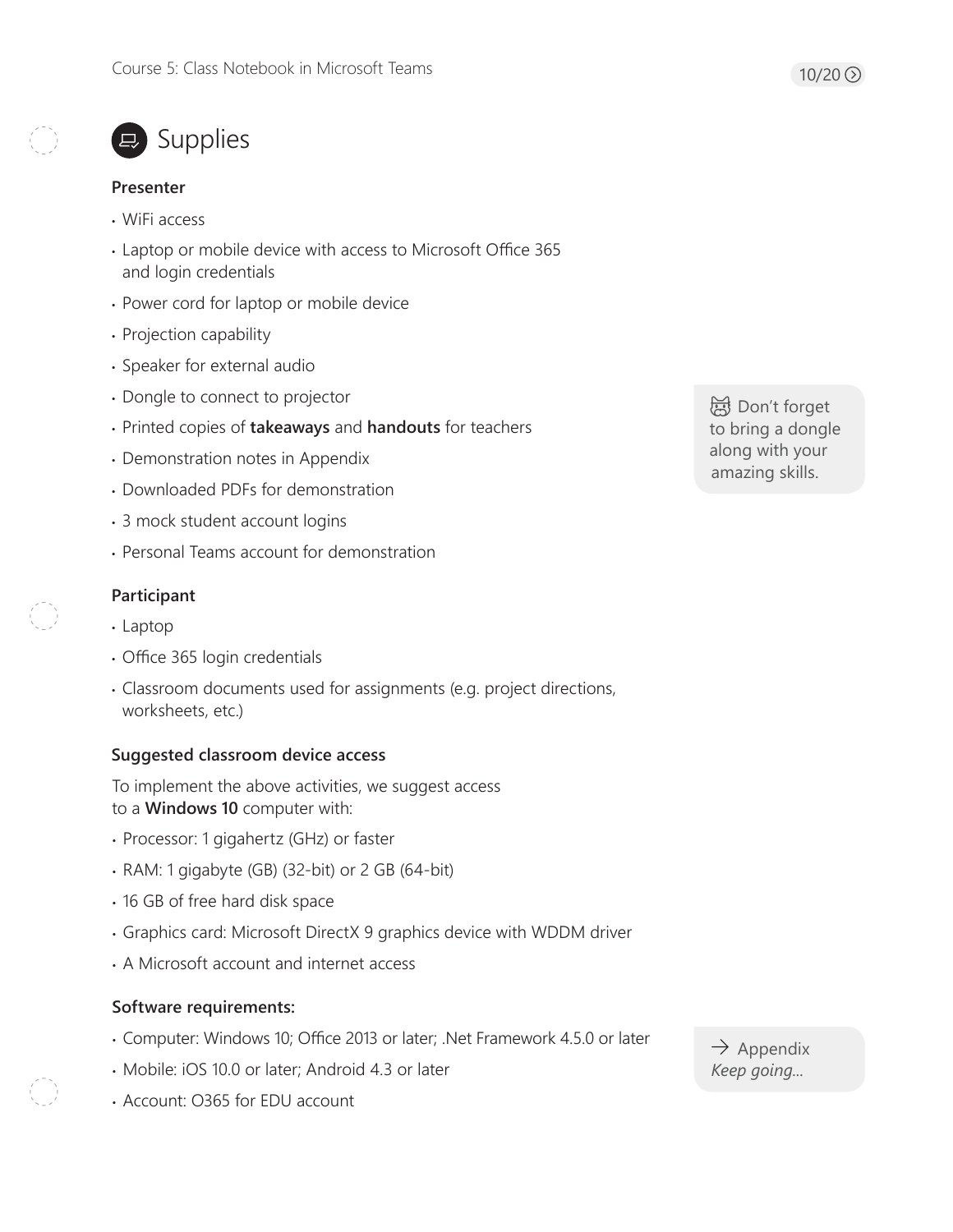# **E** Appendix: Demonstration notes

This is a series of scripts you can read while you're covering the Demonstration sections of the Presentation plan. If you're already an expert in Class Notebook in Teams—and you wouldn't use our tongue-in-cheek voice— feel free to teach these demonstrations however you like while you're covering the noted topics. You'll also find these notes in the "Say this/Do this" section of the notes in the **Presenter's slide deck**.

# **Working in Class Notebook**

- "Waking up and customizing my Geometry Class Notebook is actually super easy, because Class Notebook in Teams has a set-up wizard to walk me through it, step-by-step—no freak-outs necessary!"
- "I'm going to the General channel and—yep, there it is, my Class Notebook is already there in this tab."
- "As you can see, I get a message here that this notebook has not yet been set up."
- "I'm clicking on Set up Class Notebook. This will launch the set-up wizard."
- "This brings me to a screen with information on what my Class Notebook will include."
- "You already know about this because your brilliant instructor has told you about these features, so I'll go ahead and hit next."
- "It might take a few minutes for things to set up, so don't stress about that."
- "You're then taken to a helpful page that provides an introduction to Class Notebook, and offers a few key pointers on how to use it."

*(Continued on next page)* 

 Use this optional script to support your demonstrations.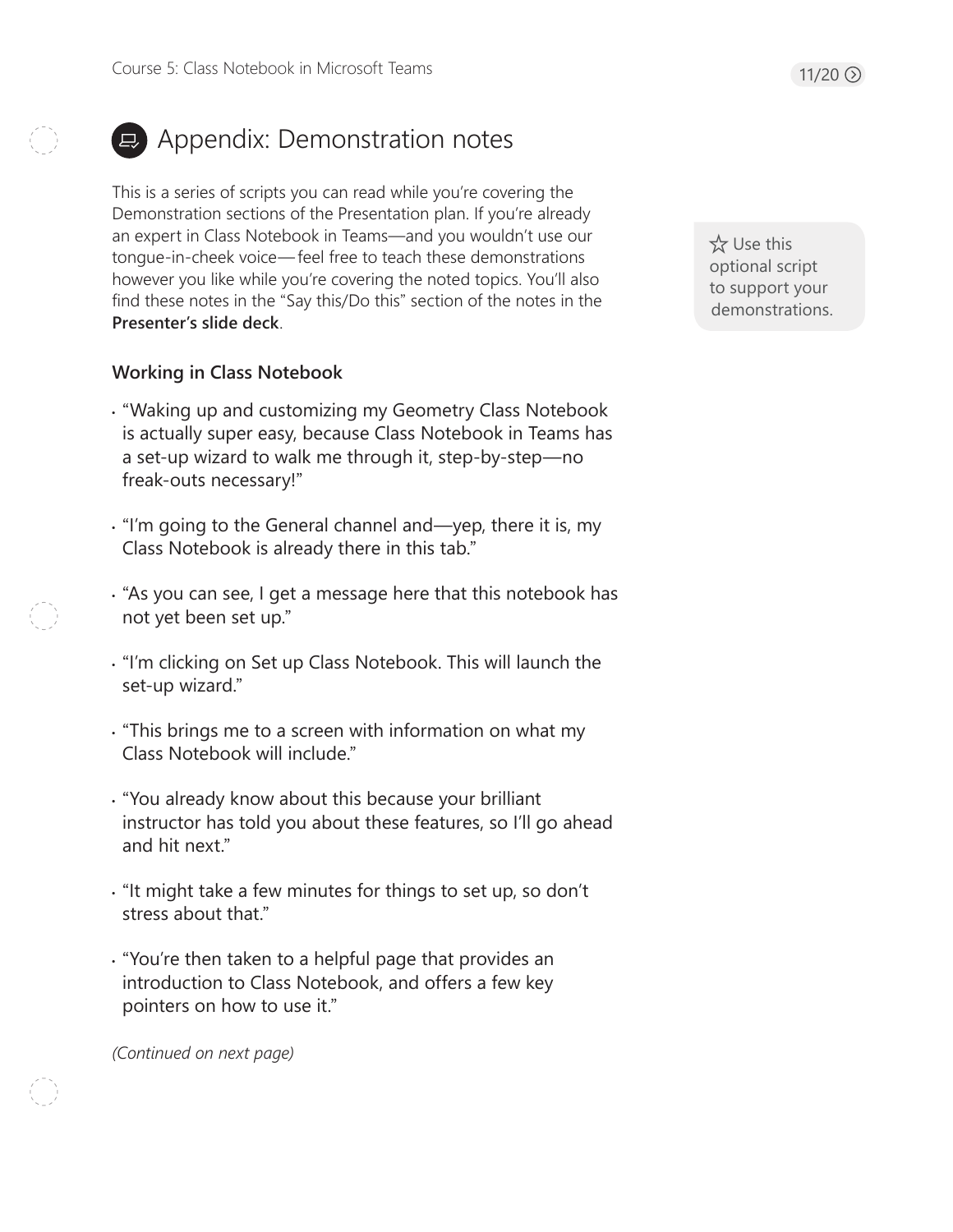- "Right now, we are fully in the workspace."
- "Watch what happens when I click on this arrow here. See? The sections and pages that we saw in the overview just a minute ago appear."
- "If I want them to hide them again, I simply click back into the workspace and they tuck away like this."
- "But I do want to work in them now, so I'll click on the arrow again to get them back."
- "Since everything I want to do right now is something I want to keep away from prying student eyes, the first thing I'm going to do is create a Teacher Only section."
- "To do this, I'll go to Class Notebook in the ribbon here, and then I'll select Manage Class Notebooks."
- "In the screen that follows, I'll select Add Teacher Only section Group."
- "A little indicator here lets me see progress as this is enabled."
- "When it's ready, a green checkbox with the word Enabled appears."
- "I'll click Close."
- "Now I can see my new Teacher Only section, right in the sections list."
- "Now that this is all set up, we can start exploring some of the neat features."
- "One of the coolest aspects of Class Notebook is the concept of the infinite canvas."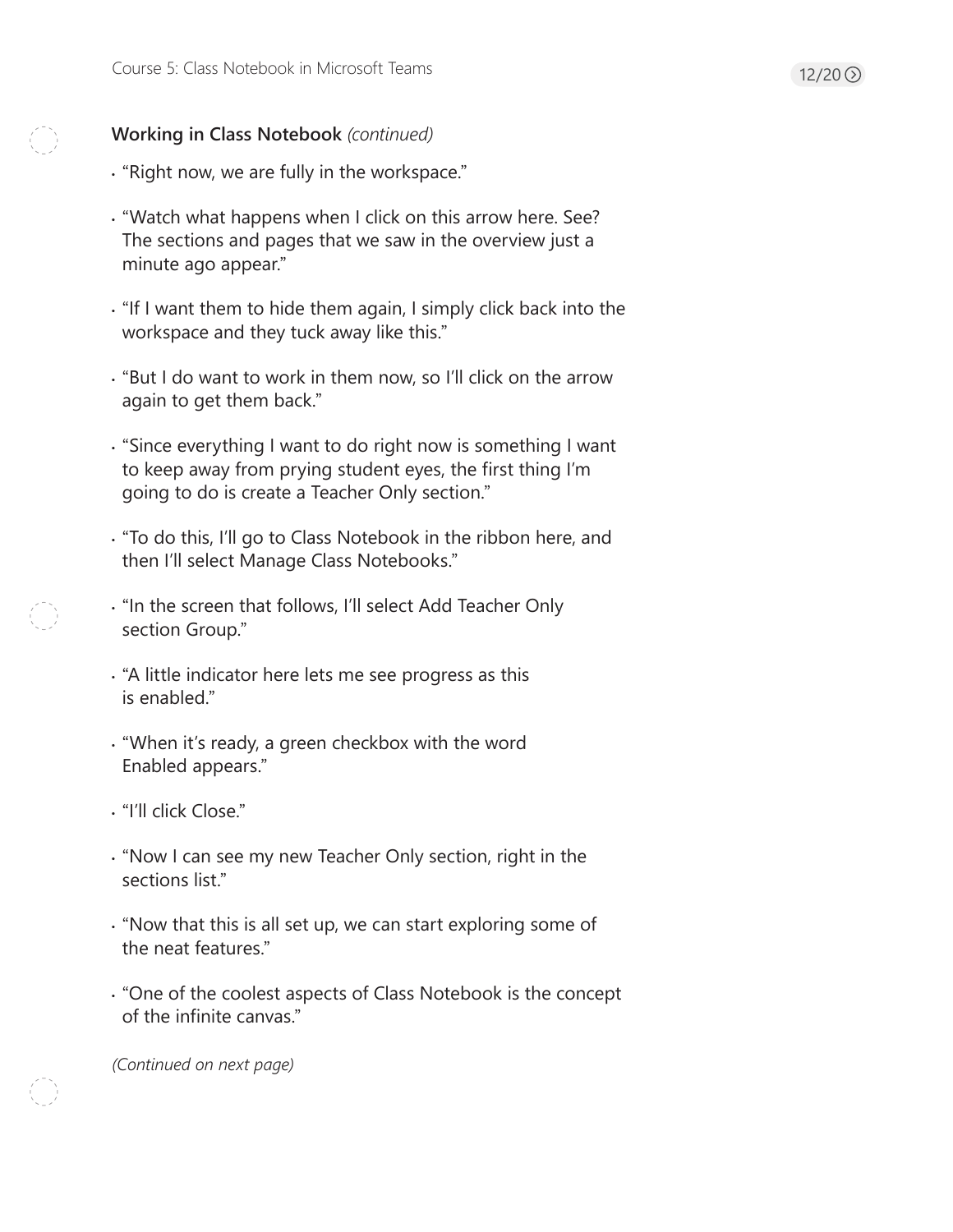- "If that sounds really space age and cool, that's because it is well, it's cool, at least."
- "Basically, it means that there's no length limits, page breaks, or formatting rules to your Class Notebook pages."
- "You can make all sorts of formatting tweaks, too, and very easily, so you won't waste lots of time trying to get a certain look over here and a different look over there."
- "For the same reasons, this means you can add as many kinds and types of resources as you'd like to support student learning."
- "To quickly show you all what this looks like, I'm going to bring two PDFs into this OneNote page that highlight the kinds of things a teacher might do in this space."
- "To do this, I'm going to take advantage of the File Printout feature, which I'll explain more about in a minute."
- "I'll go to the Insert ribbon right here and click on File Printout."
- "Then I'll search for the PDF or Word document I want and click Open."
- **NOTE: Print the Teacher Research PDF to the page.**
- "You might have noticed that the process looks a lot like attaching a file to an email, but we're doing something a little different."
- "We really are *printing a file* to a page."
- "It's like pasting an embed link for a YouTube video onto a page, and then having the full video appear right there, except this time we can see the entire PDF 'embedded' (or printed) onto the page."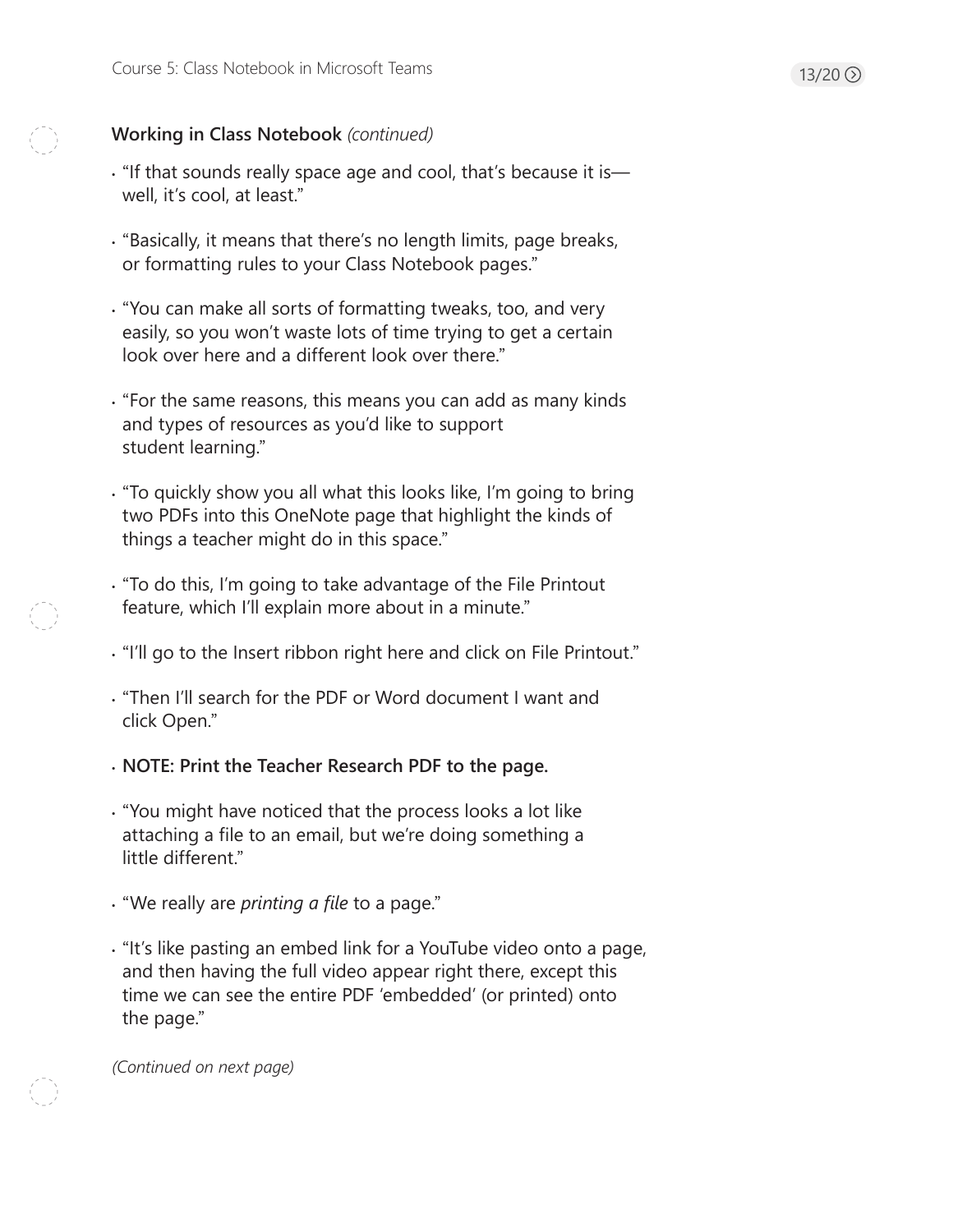- "Class Notebook allows you to do this for PDFs like this and Word documents."
- "Now, let's actually look at what we've printed here."
- "We can see all of the different types of content that our fifth-grade teacher chose to use here while doing their research."
- "There's a photo, which the teacher uploaded from the Picture button on the Insert ribbon."
- "There's a video, which automatically embeds just from dropping in the link."
- "I love this both because it's easy for me to create, and because it will keep my students in the Teams environment, rather than sending them to YouTube where they'll get distracted."
- "There's also a drawing, a list, reminders, a photo, stickers, text, and even a full PDF lesson plan."
- "Once I've got all my research done, I'm ready to create an assignment."
- "I don't want the students to have access to it while I'm building it. So I'll make it in my Teacher Only space, just like this research."
- "I'll add a page and create my assignment."
- "I can use any of the features in Class Notebook in the assignment."
- "But, to save a little time during our demonstration, I already created the assignment and I'm inserting it now."
- "When it's your turn to make an assignment, you'll be able to create one right on the canvas."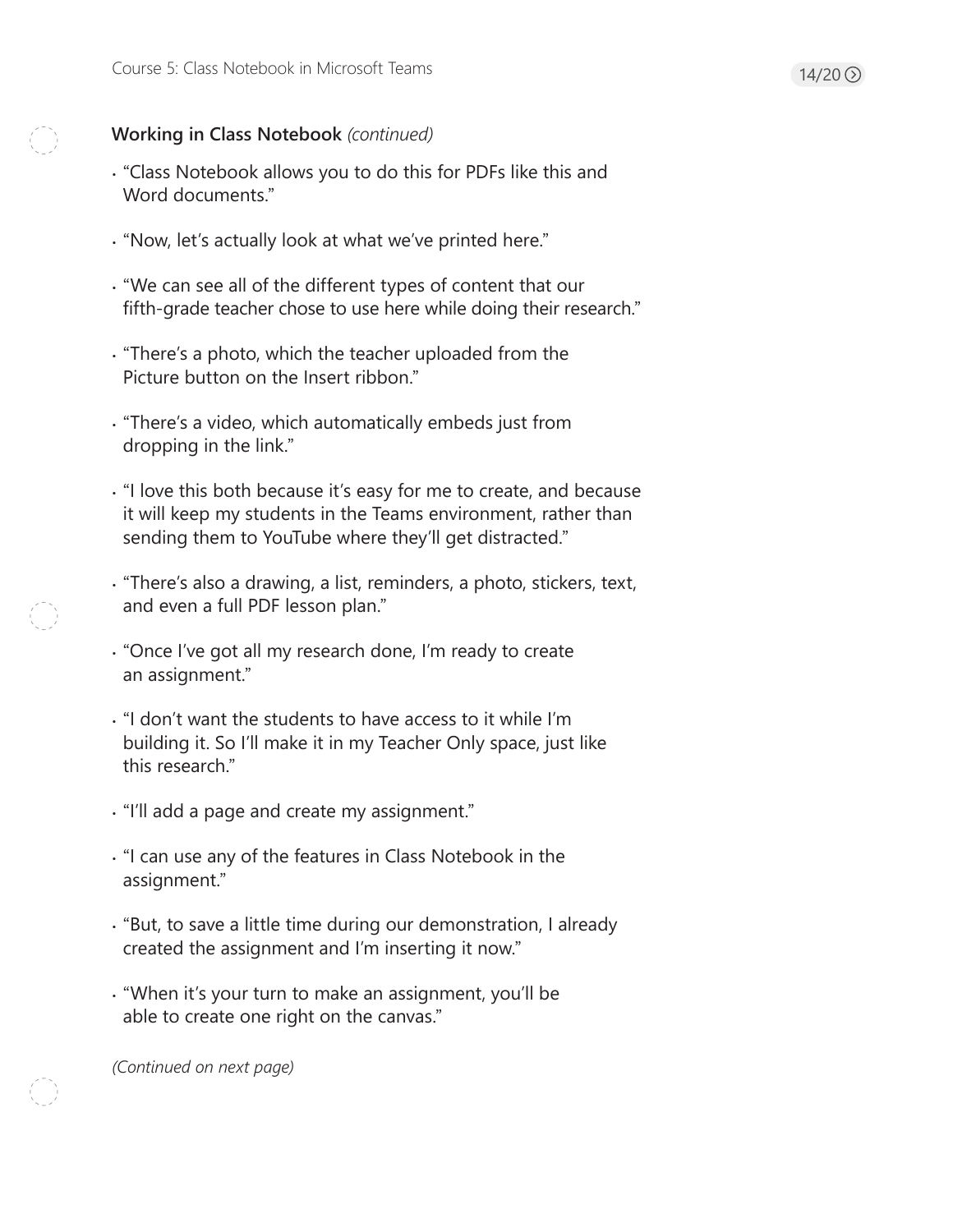- **NOTE: Print the Class Notebook assignment PDF to the page.**
- "As you can see, in this assignment, I've got a video for students to watch."
- "There is a table embedded here to get students to list out the shapes they spot in the video."
- "There's some text describing the assignment, and then space for the student to work."
- "These are just some of the features we could use when building a rich and engaging assignment."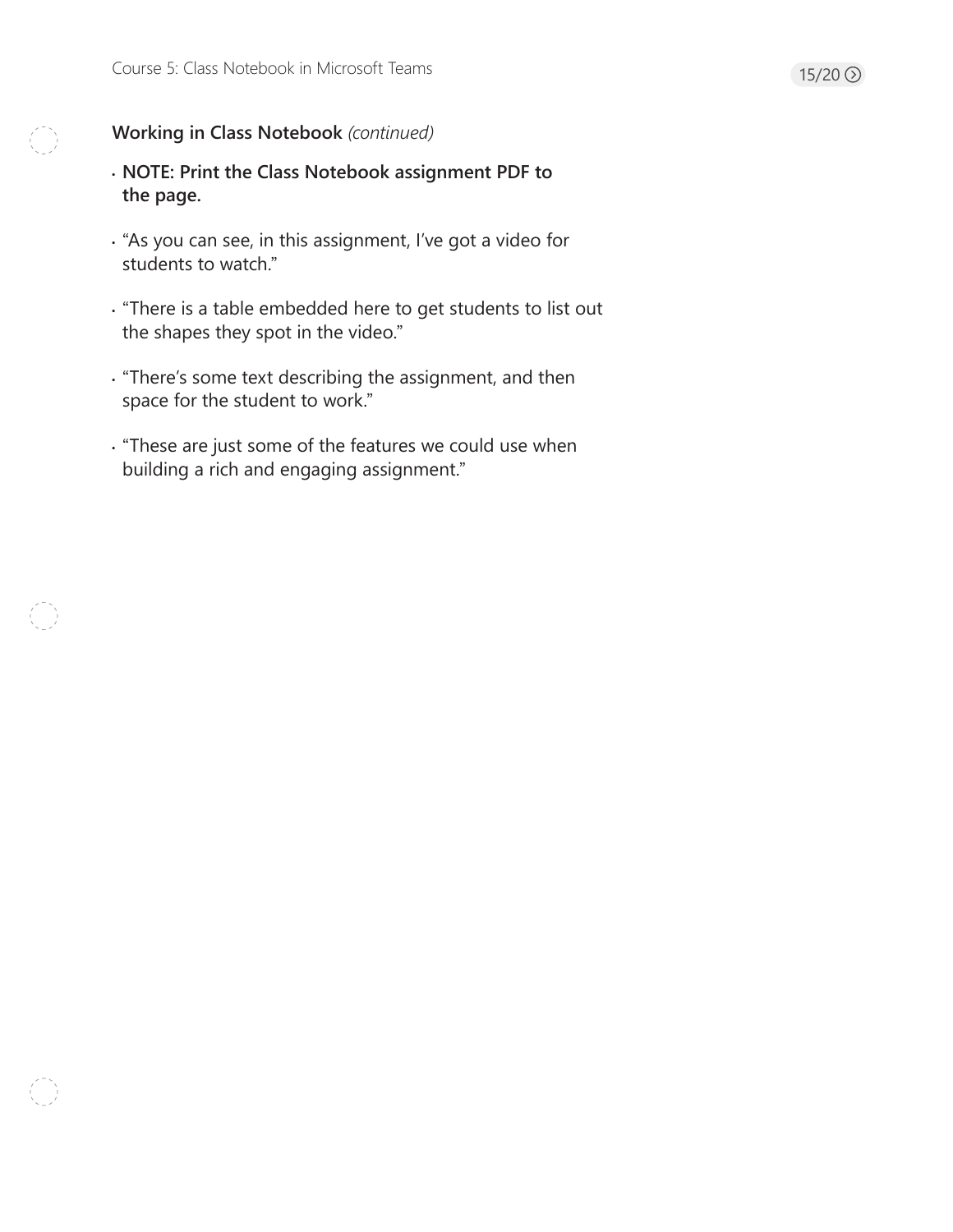# **Creating a Class Notebook Assignment in Teams**

- "The first thing I need to do is get the assignment I built out of the Teacher Only space, since my students don't have access to it there."
- "There are a few places I could move it."
- "I could move it to the Collaboration space, but I'd prefer to keep that for more interactive projects where I want students to actually build content themselves in this group space."
- "Instead, I'm going to put it into the Content Library, which is read-only."
- "In general, I like to organize my Content Library around the units that I'm teaching, but you can organize yours any way you like to suit your teaching style."
- "Since this is a new notebook, I'm going to start by going into my Content Library and creating a new section to drop this assignment into."
- "To do that, I go beneath the list of sections, click +section, and give it a title, like Shapes unit."
- "In the future when I have new assignments, I can reuse this section, or create a new one for a new unit."
- "Now I'm going to copy in the assignment I got fully ready to go in the Teacher Only space."
- "I'll go back into the Teacher Only space and find my assignment."
- "I'm right-clicking on the assignment page remember that this is Command +Click on a Mac."
- "There's an option here for Move/Copy, which I select."
- "I'm then given a list of spaces I can move this to."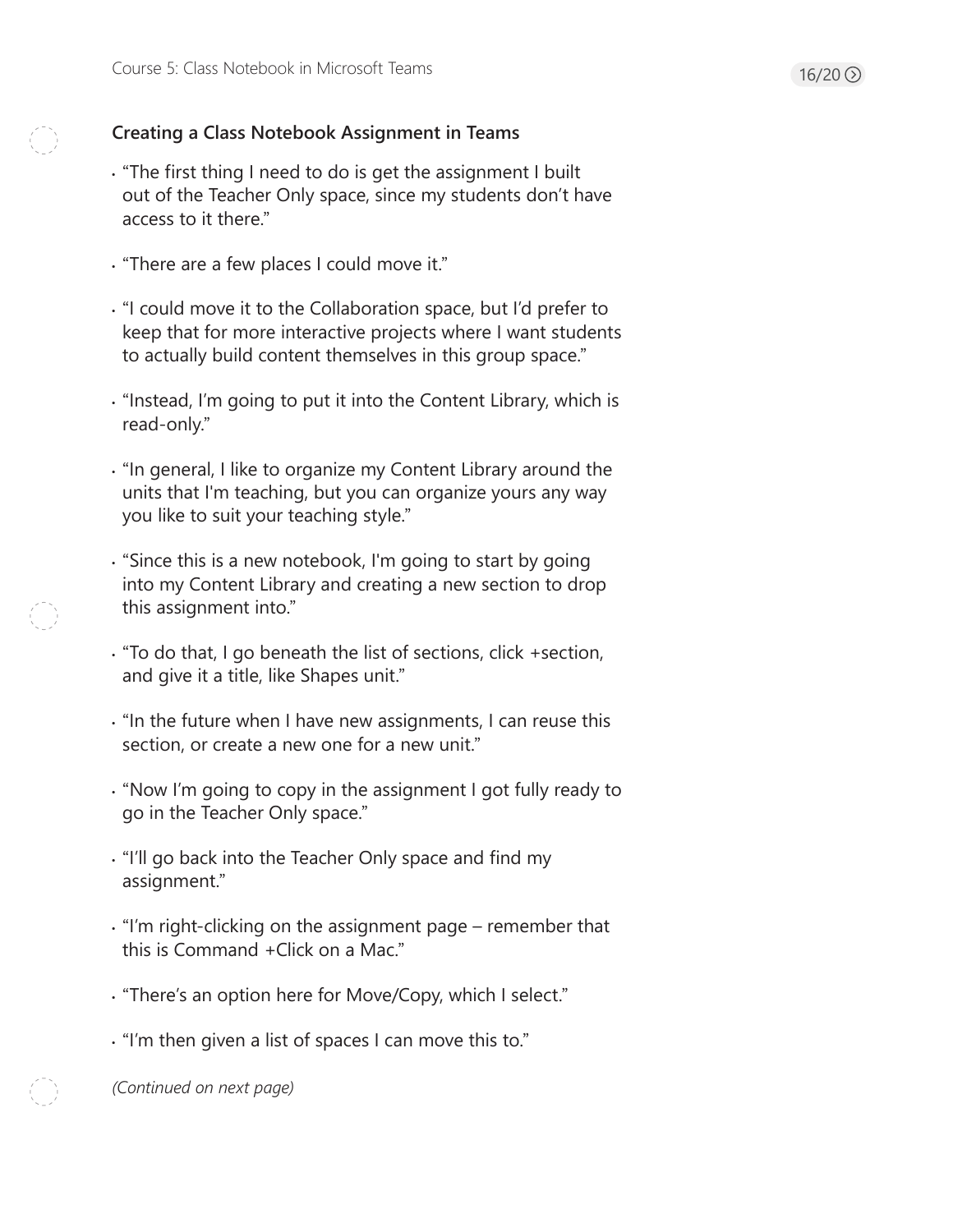# **Creating a Class Notebook Assignment in Teams** *(continued)*

- "As discussed, I'll choose the Content Library, and then the section I just created."
- "Now I get to decide whether I want to move or copy this assignment."
- "I choose copy, and hey! There we go. The assignment now lives in the Content Library."
- "Now I'm going to get the assignment out to the class via Teams."
- "You've probably noticed that right next to the Class Notebook tab in this wider Teams environment is a tab called Assignments."
- "I click on that, and then select Create."
- "This brings me to an assignment pane, where I can fill out all of the logistical details for my assignment."
- "I give it a title."
- "Then I'll decide who I want to assign it to. I can assign out to this class, multiple classes who have Class Notebooks, individual groups, or specific students, but in this case I want it go to everyone in just this class, so I'll stick with All Students."
- "I fill out a brief description of what I want them to do."
- "Here's where it gets interesting: adding resources."
- "When I click +Add resources, that pulls up this menu of options of places I can pull resources from, including Class Notebook."
- "I select that, then the Content Library, and then I find and select the assignment I've built."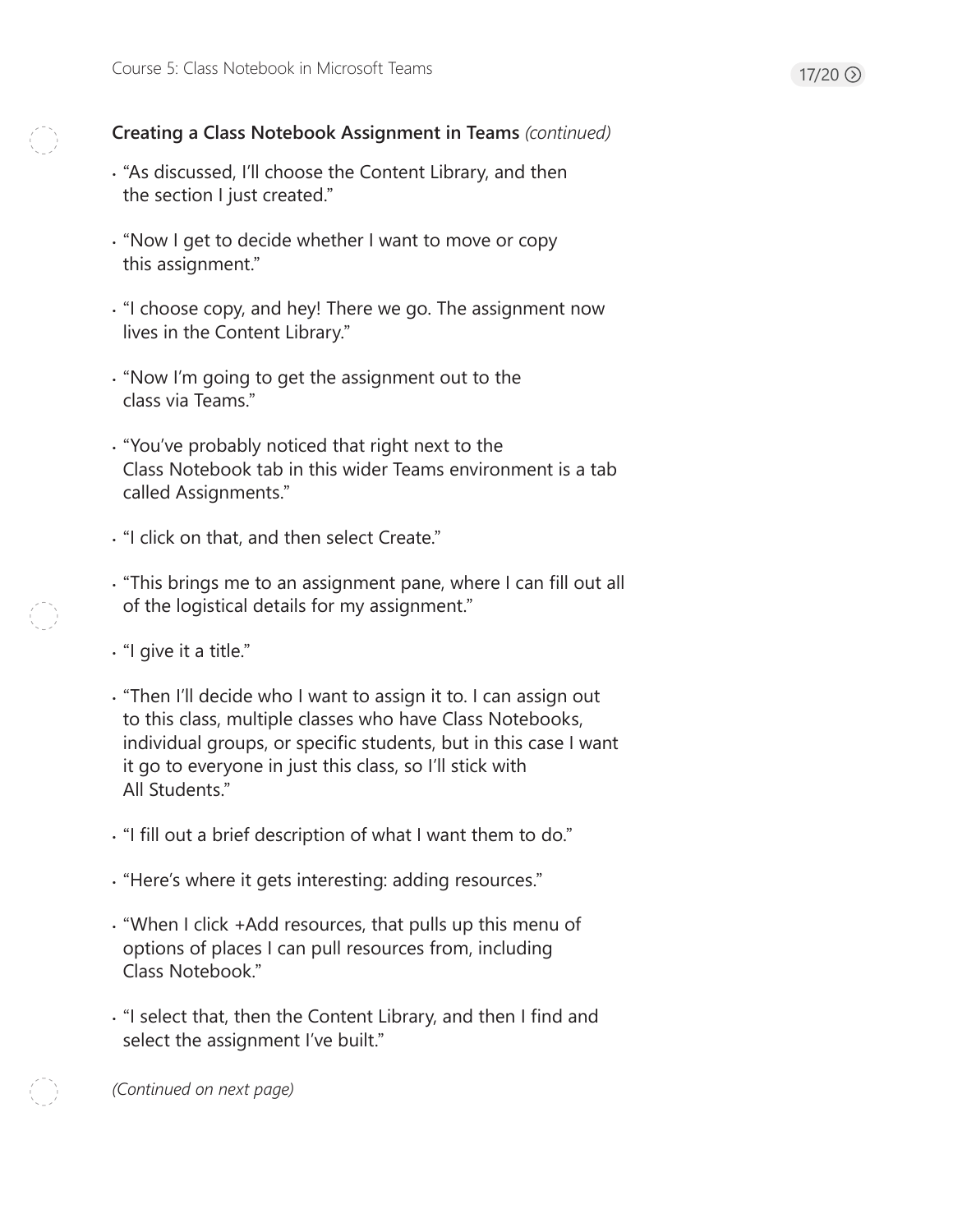# **Creating a Class Notebook Assignment in Teams** *(continued)*

- "Then I'm asked to choose where to put the assignment."
- "Though I'm working right now in Teams, I'm actually being asked a Class Notebook question."
- "Class Notebook is trying to distribute the assignment directly into each and every student's space, so they can work on the assignment directly in their own sections."
- "This is super convenient and mimics how Teams distributes copies of any type of assignment to each student."
- "So what I'm doing right now is deciding where the assignment page should be distributed to within those student spaces."
- "I can choose from Class Notes, Handouts, Homework, and Quizzes."
- "I'll choose Homework."
- "Voila! Just like that, the Class Notebook content is pulled into the assignment."
- "It's even editable right from here if I want to make any changes."
- "Now I just finish filling out the rest of the assignment details."
- "I choose a due date, decide if I want to assign this immediately or schedule the assignment to go out at a later date, decide if I will allow late turn-ins (this is good if you want to allow for multiple revisions), and assign a points value."
- "If I wanted to attach a rubric, I'd do so now, but I don't want to so I'll click Assign."
- "We're now brought back to the Assignment tab, where we can see an overview of all the assignments we've put together, including this one."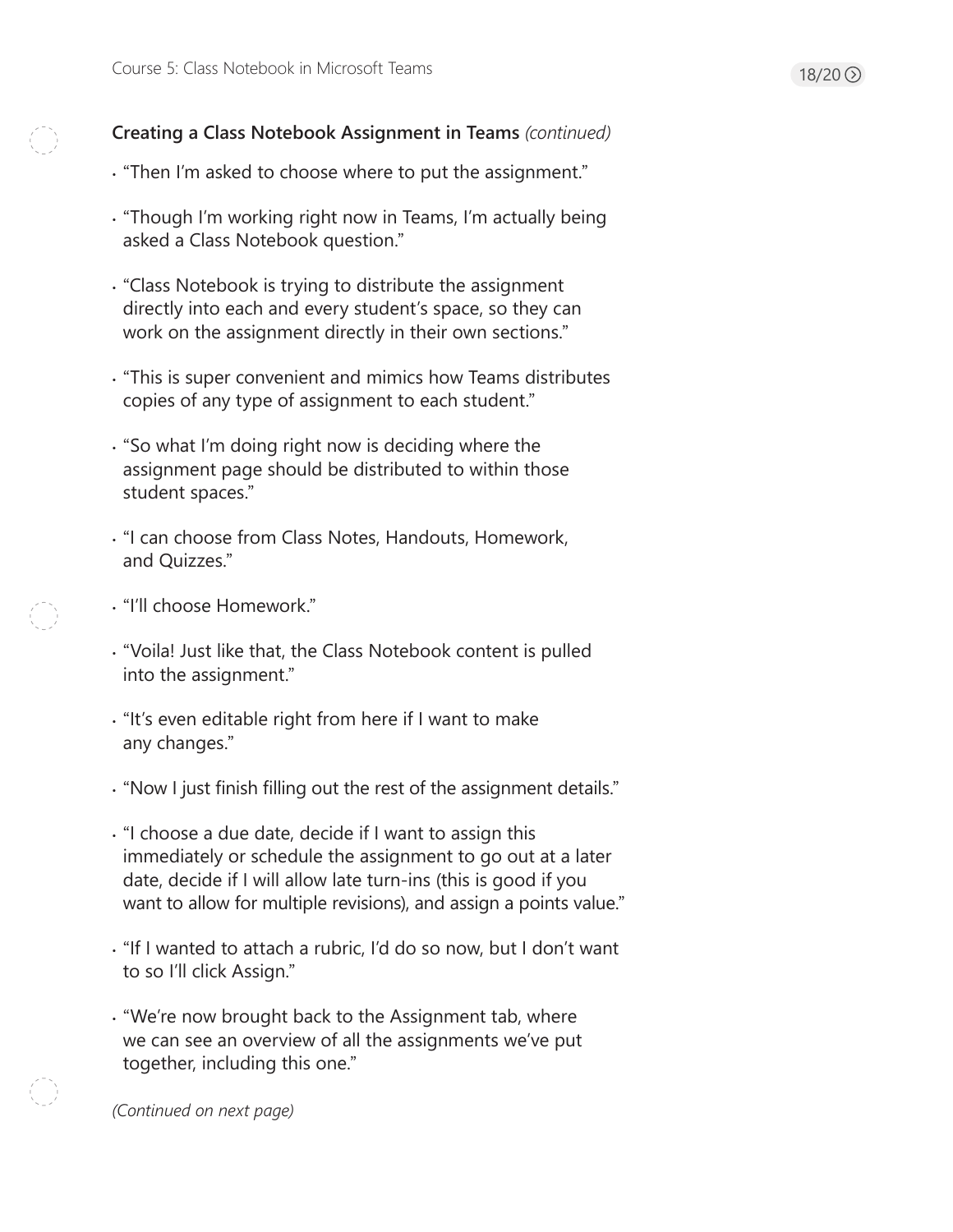# **Creating a Class Notebook Assignment in Teams** *(continued)*

- "If I wanted to edit the assignment further, I'd simply click into it."
- "This is also where I'll go once students have turned in work."
- "Clicking into the card and selecting Review would show me a list of students and their work. I could review work there, leave feedback, return for revisions, and then assign grades."
- "I could do all this with Class Notebook assignments and still not have to leave Teams."

# **Student collaboration in Class Notebook in Teams**

- "I need to create a few channels where students can collaborate on their group projects."
- "I'll start by clicking the More icon next to my class team name, then Add channel."
- "I'll come up with a name for my group, then click Add."
- "I can see the new channel for this group underneath the name of my class team."
- "I'll click on the Notes tab here."
- "When I do that, our Class Notebook automatically creates a corresponding new section in the Collaboration Space with the same name of the group channel I just created."
- "I'll show you what I mean."
- "I'm clicking back into our Class Notebook, then into the Collaboration Space, and then here it is: a section with the name of the channel I just created."